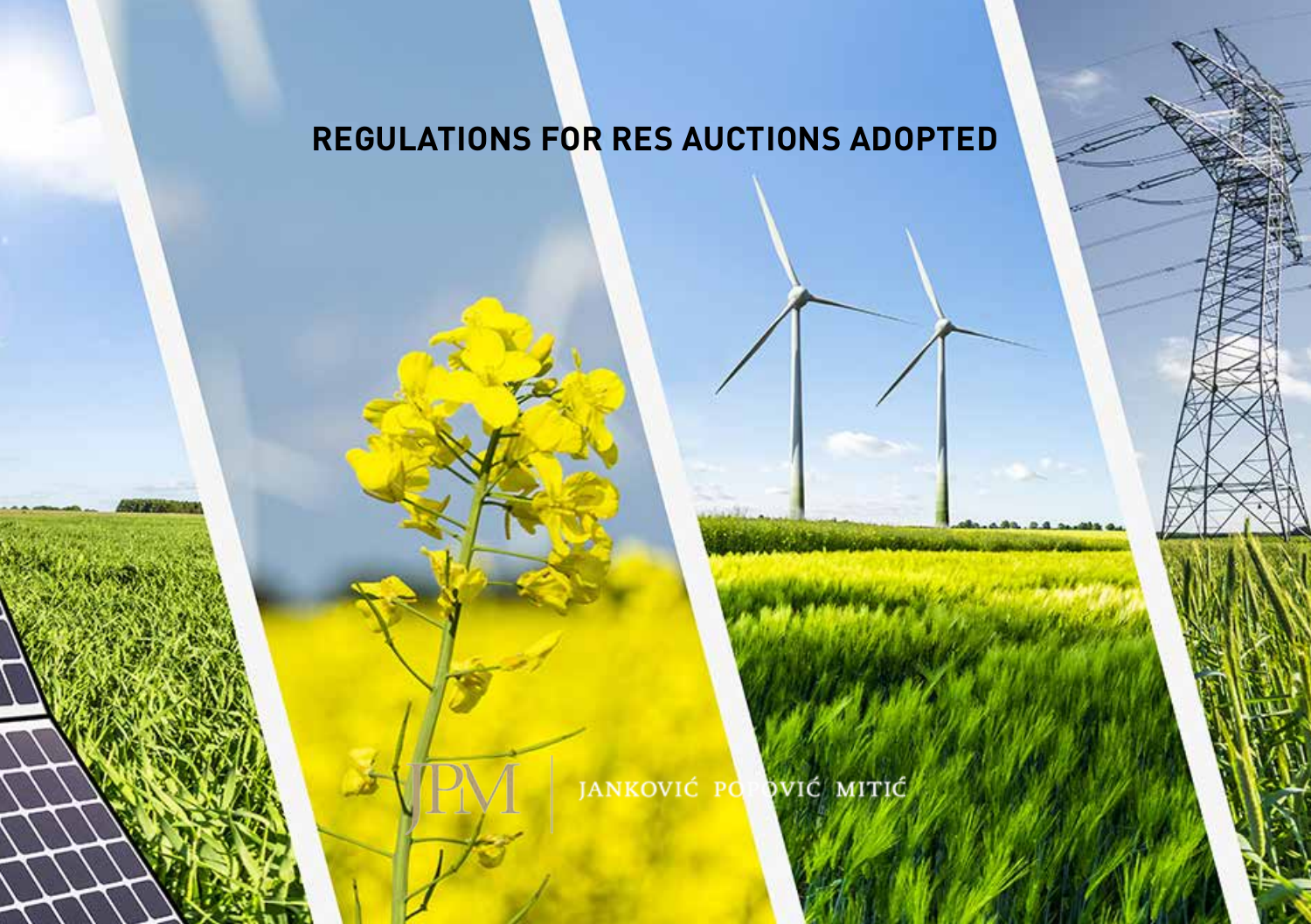Pursuant to the Law on utilization of renewable energy sources ("Official gazette of the RS" no. 40/2021, "Law on RES"), Government of the Republic of Serbia has in November 2021 adopted two new regulations:

i) the Regulation on Market Premium and Feed-In Tariff and

ii) the Regulation on Market Premium Model Agreement.

Both regulations were published in the Official gazette of the RS no. 112/21. By adoption of these two regulations, as well as methodologies for RES and cogeneration and quotas for wind power plants, Republic of Serbia is finalizing the legal framework for conducting of auctions for granting of the RES incentives.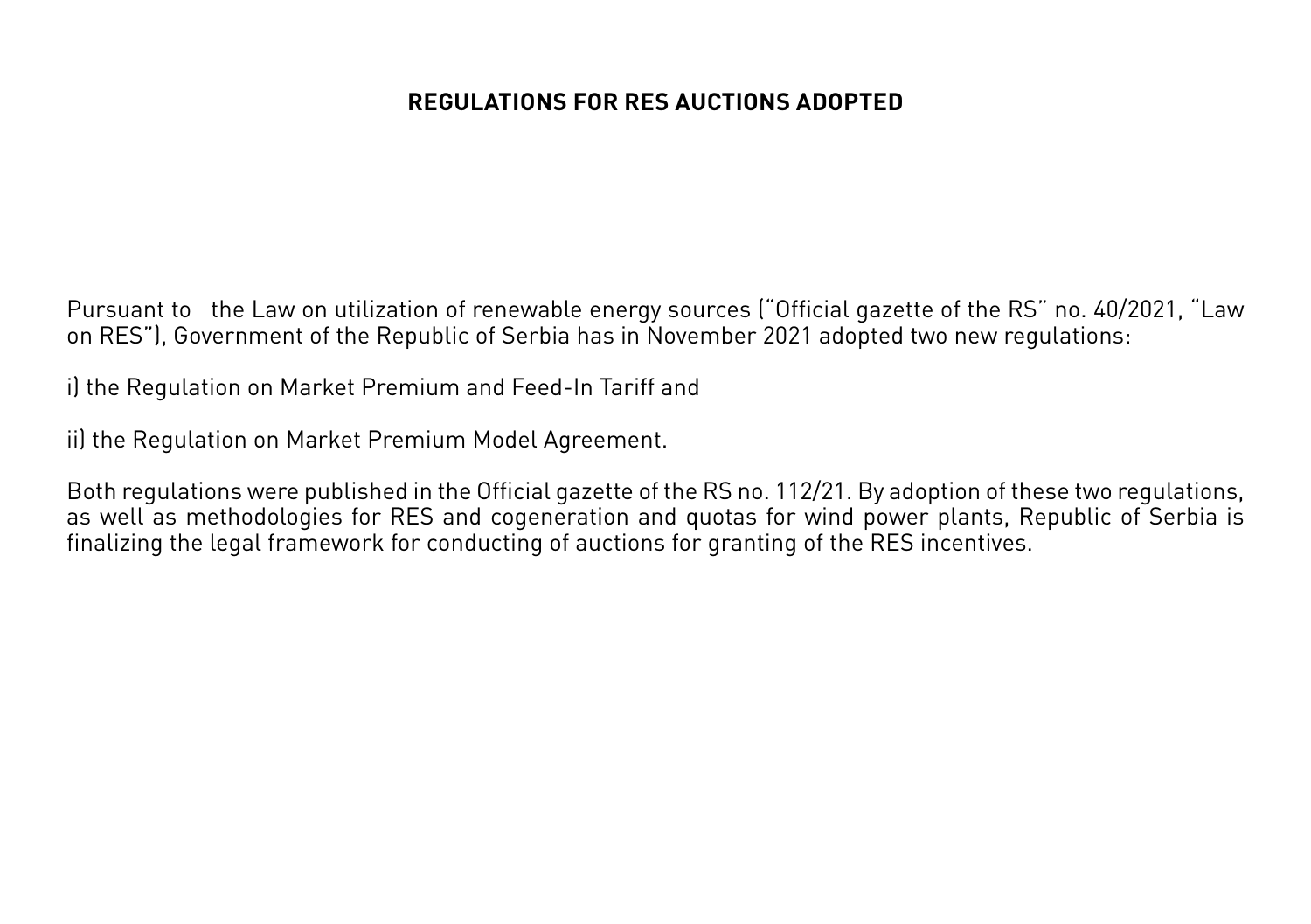#### **Regulation on Market Premium and Feed-In Tariff**

This regulation regulates the procedure for acquiring of the right on the market premium. It envisagesthat the market premium will be granted by way of auctions conducted by the Commission for conduction of auction ("Commission") that is to be established. The auctions will be held in the electronic form by using of the RES Portal, whereby the first auction may be organized in hard copy in case the RES Portal will not be ready for utilization at for the first auction.

The Commission will comprise of odd number of members, at minimum five. Members of the Commission must not be in conflict of interest, meaning that they must not be related with the participants on the auction in any manner. Commission is competent for selecting of the eligible participants for incentives through the auctions. Ministry for Mining and Energy ("Ministry") shall announce, on its website, the start of a planned auction at minimum 45 days, and maximum 90 days prior to the auction. After the expiry of this deadline, public invitation shall be published containing, among other, the deadline for the submission of applications, available quotas, maximum amount of incentives for which participants may bid, documents that must be submitted, financial security for seriousness of bid, conditions for eligibility for participation in auction etc. Participants must submit their applications through RES Portal (except in case first auction is organized in hard copy).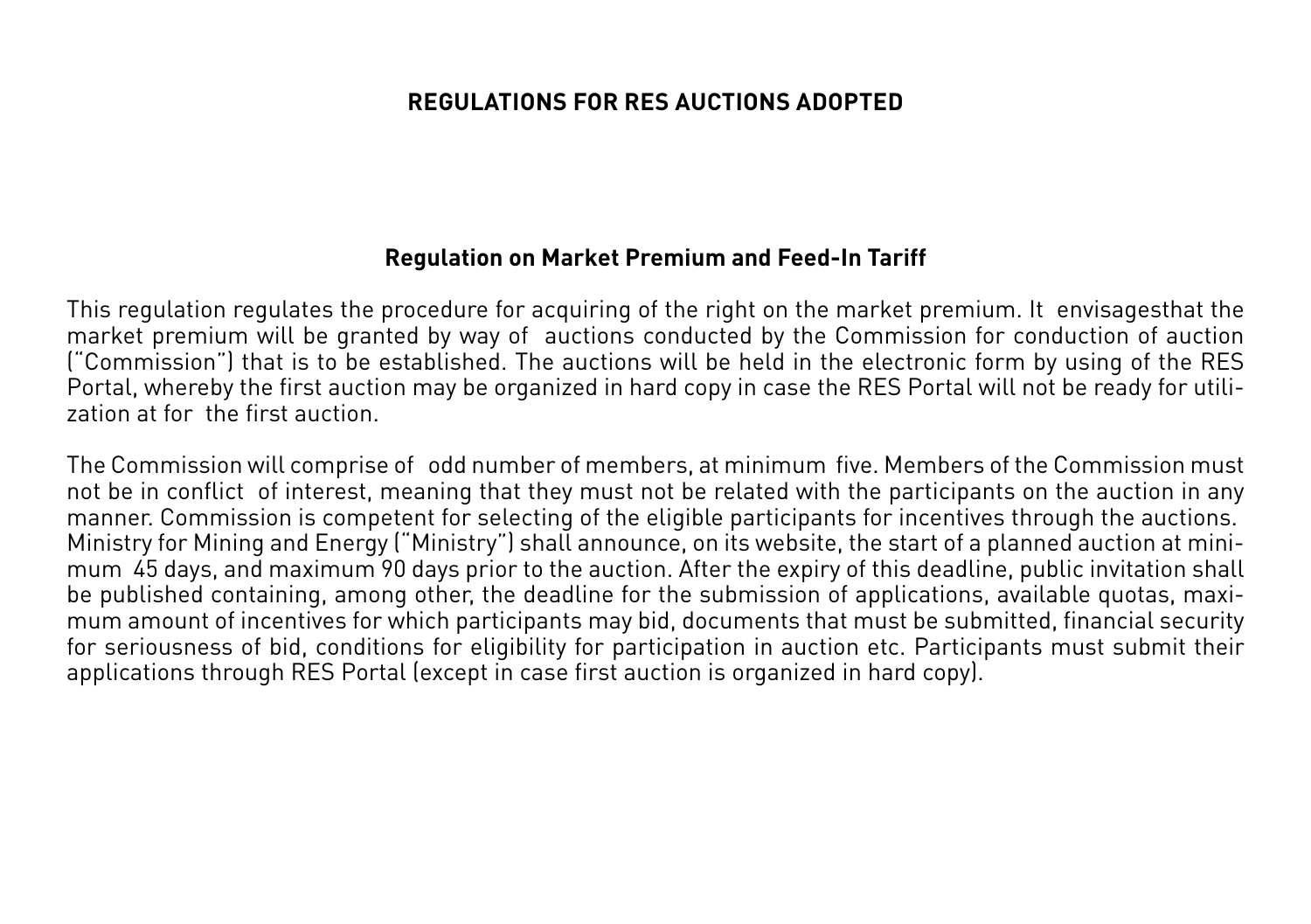**By adoption of these two regulations, as well as methodologies for RES and cogeneration and quotas for wind power plants, the Republic of Serbia is finalizing the legal framework for conducting auctions for granting the RES incentives.**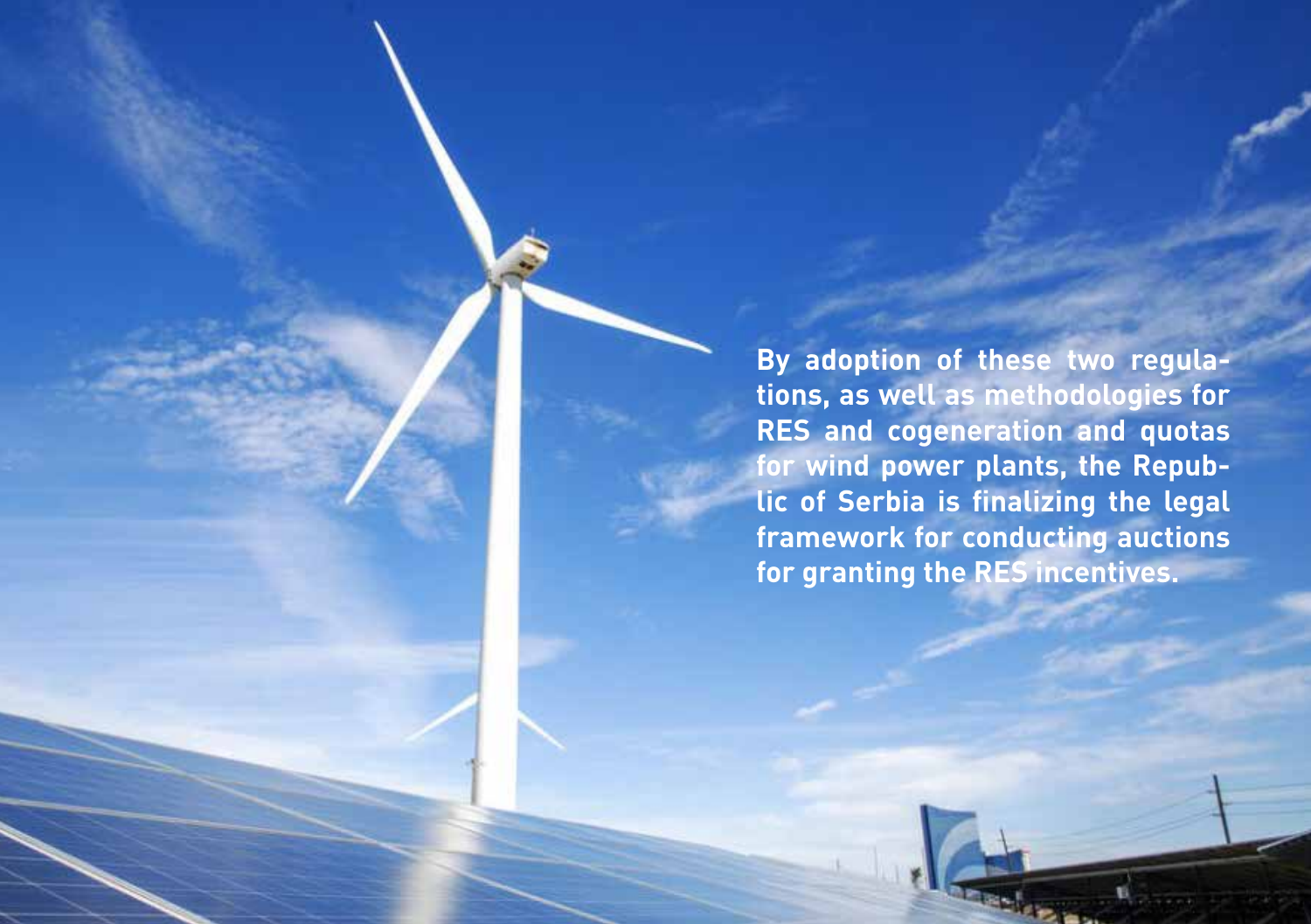Financial security for seriousness of the bid must be submitted in form of either the bank guarantee or deposit of cash. In case the participants are bidding for the market premium, they are obliged to secure 30 EUR per kW of power plant capacity for which they bid for, and in the case of feed-in tariff, the amount is 10 EUR per kW.

All auction process shall be conducted over RES Portal. The Commission will first evaluate submitted applications in order to determine which participants are eligible to submit application. Following this first phase, the Commission will open the financial bids of qualified participants and determine the ranging list for granting of the incentives. Bids are ranked from lowest to highest. After the ranking, the list will be published on RES Portal and sent to Ministry. Within 15 days as of the receipt of ranking list, Ministry renders the resolution on granting of market premium/feed-in tariff to the elected participants, or resolution on rejection to grant market premium/ feed-in tariff.

Participants to which incentive is granted will obtain the status of temporary privileged producer on the date of the resolution on granting of the market premium/feed-in tariff. Such temporary privileged producer is obliged to submit request for entry into the agreement on market premium/feed-in tariff to the guaranteed supplier Elektrodistribucija Srbije ("EPS"), within 30 days deadline as of acquiring of such status.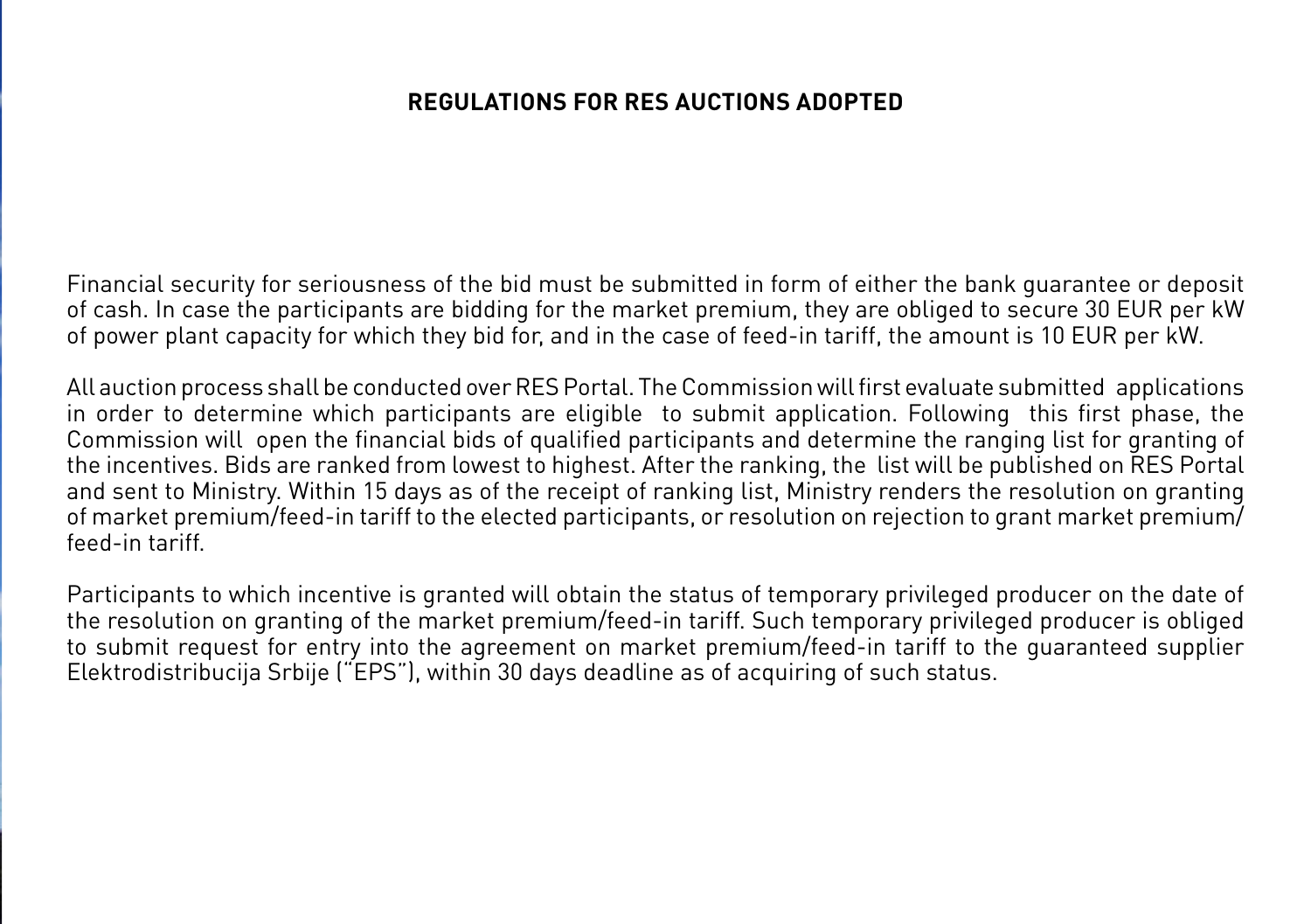

Additionally, temporary privileged producer is obliged to deliver to the Ministry financial security instrument for obtaining of the status of privileged producer within 30 days as of the date of obtaining such status. The financial security may be in the form of either the bank guarantee or the cash deposit.

In case of market premium, the temporary privileged producers are obliged to secure 60 EUR per kW of power plant capacity for which they acquired status of temporary privileged producer, and in case of feed-in tariff, amount is 30 EUR per kW.

One of the novelties is that the status of temporary privileged producer may be transferred to another entity by the execution of the transfer agreement. In this case, the entity to which this status will be transferred is obliged to submit the request to the Ministry to transfer the resolution on granting market premium/feed-in tariff to the new privileged producer.

Upon the fulfilment of all conditions for the acquiring of the status of privileged producer (obtaining license for energy activity, connection of power plant to the grid, obtaining usage permit etc.) temporary privileged producer is obliged to submit the request to the Ministry for the status of privileged producer.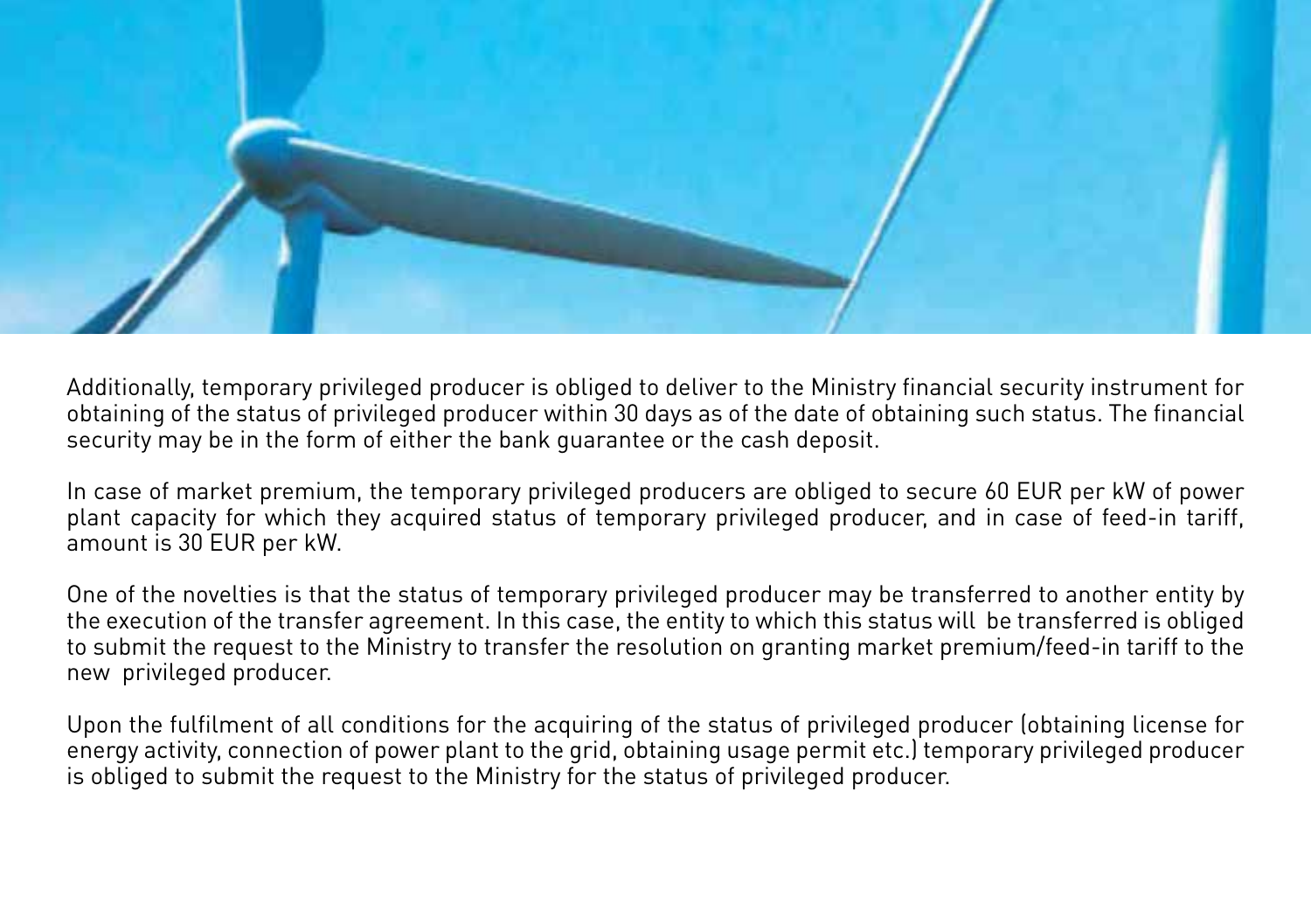

Upon obtaining status of the privileged producer EPS is obliged pay market premium. However, it is envisaged that the market premium shall be paid as a difference between the granted market premium and the referent market price. EPS shall pay the market premium to the privileged producer only in case granted market premium is higher than the referent market price. If the referent market price is higher than the granted market premium, the privileged producer is obliged to pay the difference between these two amounts to the EPS. Referent market price is determined in line with the price for electric energy obtained per hour on day before organized electric energy market in the Republic of Serbia. Operator of organized electric energy market publishes the referent prices on its website.

Finally, one of the novelties in obligations of the privileged producers is that they are obliged, throughout the whole validity of their agreement on market premium/feed-in tariff, to pay monthly cash deposit for the removal of the power plant and remediation of soil. After the expiry of the working life of the power plant, the privileged producer is obliged to remove the power plant and perform remediation of the soil. Upon this removal and remediation, the privileged producer may request for the cash deposit to be paid back. However, in case the privileged producer does not fulfill this obligation, it will lose forfeit the cash deposit and the funds will be used for the removal and remediation.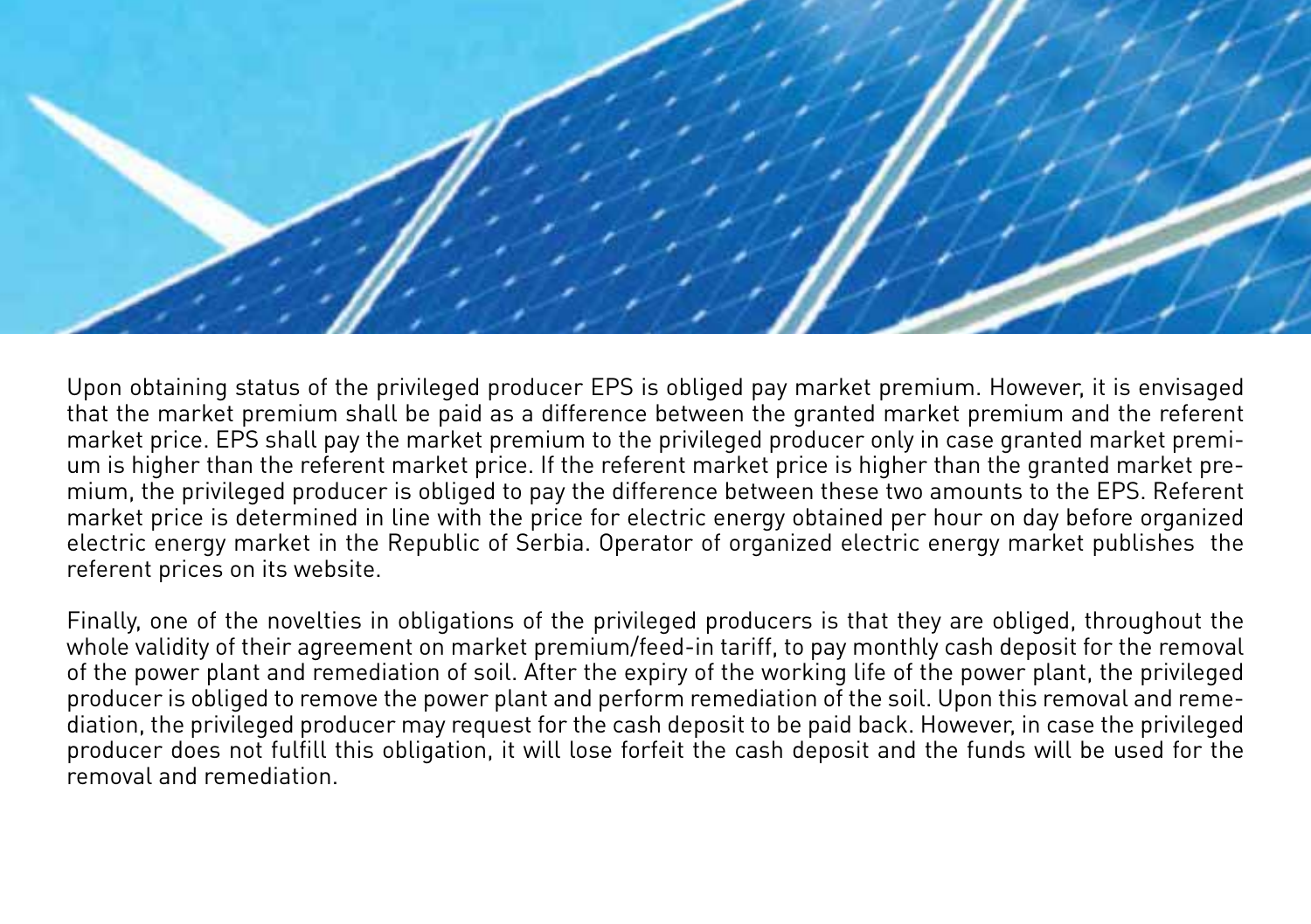#### **Regulation on Market Premium Model Agreement**

The Second adopted regulation governs the mandatory content of the agreement on market premium that is to be entered into between the temporary privileged producers and EPS. Contracting parties are not entitled to amend this model agreement without the expressed consent of the Ministry.

Agreement on market premium must contain, inter alia,: i) the data on contracting parties, ii)the rights and obligations of contractual parties, iii) the subject of the agreement, iv) the amount and data on market premium, v the ) data on possible payment to the EPS in case the referent price would be higher than the granted market premium, vi) the type and capacity of the power plant, vii) the incentive period and date of agreement execution, viii) the reasons for termination, ix) the manner of dispute resolution.

This regulation also stipulates mandatory elements of the agreement on market premium in case the lender of the RES project is authorized to request the transfer of the agreement of market premium from the privileged producer to any other entity.